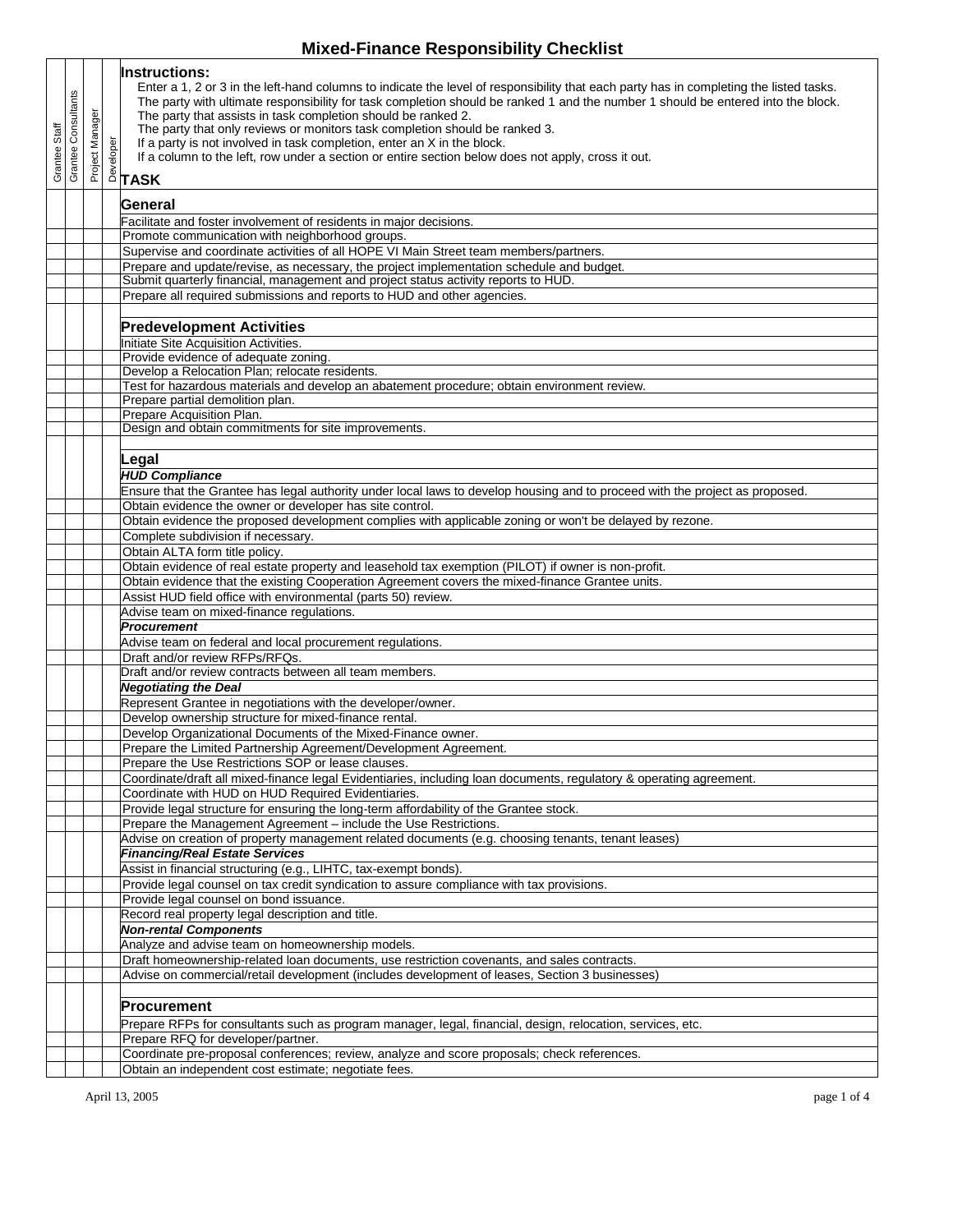## **Mixed-Finance Responsibility Checklist**

| Staff<br>Grantee | Grantee Consultants | Project Manager | <b>Instructions:</b><br>Enter a 1, 2 or 3 in the left-hand columns to indicate the level of responsibility that each party has in completing the listed tasks.<br>The party with ultimate responsibility for task completion should be ranked 1.<br>The party that assists in task completion should be ranked 2.<br>The party that only reviews or monitors task completion should be ranked 3.<br>$\begin{array}{c}\n\stackrel{\text{b}}{\triangle} \text{If } \mathsf{ap} \\ \stackrel{\text{d}}{\triangle} \text{If } \mathsf{a} \text{ of} \\ \stackrel{\text{c}}{\triangle} \text{TASK}\n\end{array}$<br>If a party is not involved in task completion, leave its block blank.<br>If a column to the left or section below does not apply, cross out the column or section title. |
|------------------|---------------------|-----------------|-----------------------------------------------------------------------------------------------------------------------------------------------------------------------------------------------------------------------------------------------------------------------------------------------------------------------------------------------------------------------------------------------------------------------------------------------------------------------------------------------------------------------------------------------------------------------------------------------------------------------------------------------------------------------------------------------------------------------------------------------------------------------------------------|
|                  |                     |                 |                                                                                                                                                                                                                                                                                                                                                                                                                                                                                                                                                                                                                                                                                                                                                                                         |
|                  |                     |                 | Develop consultant contracts from RFPs.<br>Create Developer Agreement.                                                                                                                                                                                                                                                                                                                                                                                                                                                                                                                                                                                                                                                                                                                  |
|                  |                     |                 | Employ appropriate procurement procedures.                                                                                                                                                                                                                                                                                                                                                                                                                                                                                                                                                                                                                                                                                                                                              |
|                  |                     |                 | Finance                                                                                                                                                                                                                                                                                                                                                                                                                                                                                                                                                                                                                                                                                                                                                                                 |
|                  |                     |                 | <b>Financial Feasibility/Program Development</b>                                                                                                                                                                                                                                                                                                                                                                                                                                                                                                                                                                                                                                                                                                                                        |
|                  |                     |                 | Conduct market analysis and feasibility study to assess financial feasibility.                                                                                                                                                                                                                                                                                                                                                                                                                                                                                                                                                                                                                                                                                                          |
|                  |                     |                 | Identify potential financial resources including Grantee funding, LIHTC, conventional financing and other capital.<br>Prepare initial development budget.                                                                                                                                                                                                                                                                                                                                                                                                                                                                                                                                                                                                                               |
|                  |                     |                 | Prepare preliminary operating pro forma projecting annual income and expenses for 15 year period.                                                                                                                                                                                                                                                                                                                                                                                                                                                                                                                                                                                                                                                                                       |
|                  |                     |                 | <b>Securing of Financing</b>                                                                                                                                                                                                                                                                                                                                                                                                                                                                                                                                                                                                                                                                                                                                                            |
|                  |                     |                 | Secure HOPE VI Main Street.<br>Prepare state/local financing applications and secure funding (e.g., LIHTC, bond cap).                                                                                                                                                                                                                                                                                                                                                                                                                                                                                                                                                                                                                                                                   |
|                  |                     |                 | Request HUD authorization for 6-month predevelopment budget for environmental remediation, partial demolition, relocation, planning                                                                                                                                                                                                                                                                                                                                                                                                                                                                                                                                                                                                                                                     |
|                  |                     |                 | Develop subsidy layering assumptions, operating & capital reserves assumptions.                                                                                                                                                                                                                                                                                                                                                                                                                                                                                                                                                                                                                                                                                                         |
|                  |                     |                 | <b>Negotiate Financial Arrangements</b><br>Advise the Grantee on the impact of the mixed-finance transaction.                                                                                                                                                                                                                                                                                                                                                                                                                                                                                                                                                                                                                                                                           |
|                  |                     |                 | Secure credit enhancement for bonds.                                                                                                                                                                                                                                                                                                                                                                                                                                                                                                                                                                                                                                                                                                                                                    |
|                  |                     |                 | Underwrite and issue bonds and develop loan agreements.                                                                                                                                                                                                                                                                                                                                                                                                                                                                                                                                                                                                                                                                                                                                 |
|                  |                     |                 | Syndicate tax credits and develop limited partnership agreement.<br><b>Preparation for Financial Closing</b>                                                                                                                                                                                                                                                                                                                                                                                                                                                                                                                                                                                                                                                                            |
|                  |                     |                 | Conduct subsidy layering analysis to ensure project is not over-subsidized.                                                                                                                                                                                                                                                                                                                                                                                                                                                                                                                                                                                                                                                                                                             |
|                  |                     |                 | Submit development proposal to HUD.                                                                                                                                                                                                                                                                                                                                                                                                                                                                                                                                                                                                                                                                                                                                                     |
|                  |                     |                 | Assure HUD that the Developer Fee and Operating Reserve are not funded from HOPE VI Main Street funds.<br>Provide TDC calculation for HUD review.                                                                                                                                                                                                                                                                                                                                                                                                                                                                                                                                                                                                                                       |
|                  |                     |                 | Submit Required Evidentiaries to HUD                                                                                                                                                                                                                                                                                                                                                                                                                                                                                                                                                                                                                                                                                                                                                    |
|                  |                     |                 | Obtain HUD approval of Development Proposal.                                                                                                                                                                                                                                                                                                                                                                                                                                                                                                                                                                                                                                                                                                                                            |
|                  |                     |                 | Close on all loans.<br>Execute Budget Revision with HUD to release HOPE VI Main Street funds for construction.                                                                                                                                                                                                                                                                                                                                                                                                                                                                                                                                                                                                                                                                          |
|                  |                     |                 | <b>Ongoing Financial Monitoring</b>                                                                                                                                                                                                                                                                                                                                                                                                                                                                                                                                                                                                                                                                                                                                                     |
|                  |                     |                 | Maintain the required budgets and accounts in accordance with HUD and other funder requirements.                                                                                                                                                                                                                                                                                                                                                                                                                                                                                                                                                                                                                                                                                        |
|                  |                     |                 | Track funding contributions compared to loan and grant agreements.<br>Review and certify construction draw schedule on pro-rata Grantee share.                                                                                                                                                                                                                                                                                                                                                                                                                                                                                                                                                                                                                                          |
|                  |                     |                 | Release funds to development partner proportionate to construction work related to Grantee units.                                                                                                                                                                                                                                                                                                                                                                                                                                                                                                                                                                                                                                                                                       |
|                  |                     |                 |                                                                                                                                                                                                                                                                                                                                                                                                                                                                                                                                                                                                                                                                                                                                                                                         |
|                  |                     |                 |                                                                                                                                                                                                                                                                                                                                                                                                                                                                                                                                                                                                                                                                                                                                                                                         |
|                  |                     |                 |                                                                                                                                                                                                                                                                                                                                                                                                                                                                                                                                                                                                                                                                                                                                                                                         |
|                  |                     |                 |                                                                                                                                                                                                                                                                                                                                                                                                                                                                                                                                                                                                                                                                                                                                                                                         |
|                  |                     |                 |                                                                                                                                                                                                                                                                                                                                                                                                                                                                                                                                                                                                                                                                                                                                                                                         |
|                  |                     |                 |                                                                                                                                                                                                                                                                                                                                                                                                                                                                                                                                                                                                                                                                                                                                                                                         |
|                  |                     |                 |                                                                                                                                                                                                                                                                                                                                                                                                                                                                                                                                                                                                                                                                                                                                                                                         |
|                  |                     |                 |                                                                                                                                                                                                                                                                                                                                                                                                                                                                                                                                                                                                                                                                                                                                                                                         |
|                  |                     |                 |                                                                                                                                                                                                                                                                                                                                                                                                                                                                                                                                                                                                                                                                                                                                                                                         |
|                  |                     |                 | Design                                                                                                                                                                                                                                                                                                                                                                                                                                                                                                                                                                                                                                                                                                                                                                                  |
|                  |                     |                 | <b>Concept/Feasibility</b>                                                                                                                                                                                                                                                                                                                                                                                                                                                                                                                                                                                                                                                                                                                                                              |
|                  |                     |                 | Conduct market analysis and feasibility study to identify specific design amenities.<br>Develop preliminary site plan, design concepts and phasing.                                                                                                                                                                                                                                                                                                                                                                                                                                                                                                                                                                                                                                     |
|                  |                     |                 | Develop cost and contingency estimates at concept phase.                                                                                                                                                                                                                                                                                                                                                                                                                                                                                                                                                                                                                                                                                                                                |
|                  |                     |                 | Prepare preliminary development schedule.                                                                                                                                                                                                                                                                                                                                                                                                                                                                                                                                                                                                                                                                                                                                               |
|                  |                     |                 | <b>Design Development</b><br>Develop design guidelines and construction quality standards for Development Agreement.                                                                                                                                                                                                                                                                                                                                                                                                                                                                                                                                                                                                                                                                    |
|                  |                     |                 | Develop cost and contingency estimates at design development phase.                                                                                                                                                                                                                                                                                                                                                                                                                                                                                                                                                                                                                                                                                                                     |
|                  |                     |                 | Prepare design development documents that satisfy ADA requirements.                                                                                                                                                                                                                                                                                                                                                                                                                                                                                                                                                                                                                                                                                                                     |
|                  |                     |                 | Perform cost justification/value engineering.<br>Coordinate cost information with financial advisor.                                                                                                                                                                                                                                                                                                                                                                                                                                                                                                                                                                                                                                                                                    |
|                  |                     |                 |                                                                                                                                                                                                                                                                                                                                                                                                                                                                                                                                                                                                                                                                                                                                                                                         |

April 13, 2005 page 2 of 4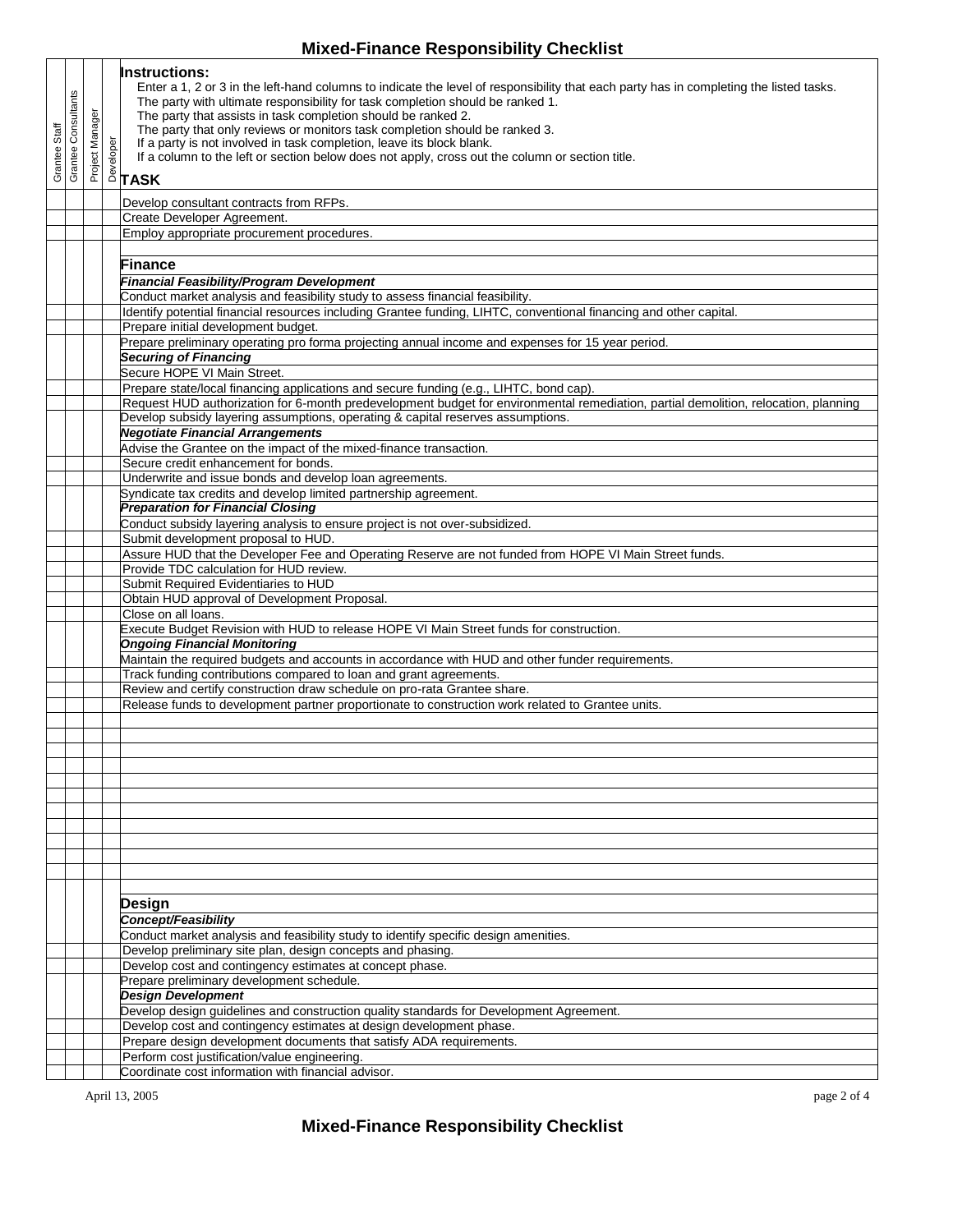|         |                |               |         | <b>Instructions:</b>                                                                                                                               |
|---------|----------------|---------------|---------|----------------------------------------------------------------------------------------------------------------------------------------------------|
|         |                |               |         | Enter a 1, 2 or 3 in the left-hand columns to indicate the level of responsibility that each party has in completing the listed tasks.             |
|         | Consultants    |               |         | The party with ultimate responsibility for task completion should be ranked 1.                                                                     |
|         |                | ō             |         | The party that assists in task completion should be ranked 2.                                                                                      |
| Staff   |                |               |         | The party that only reviews or monitors task completion should be ranked 3.                                                                        |
|         |                |               | veloper | If a party is not involved in task completion, leave its block blank.                                                                              |
| Grantee | <b>Grantee</b> | Project Manag |         | If a column to the left or section below does not apply, cross out the column or section title.                                                    |
|         |                |               |         | $^{\circ}$ TASK                                                                                                                                    |
|         |                |               |         | <b>Construction Documentation</b>                                                                                                                  |
|         |                |               |         | Develop cost and contingency estimates at construction document phase.                                                                             |
|         |                |               |         | Complete life cycle cost analysis.                                                                                                                 |
|         |                |               |         | Complete new construction certification.                                                                                                           |
|         |                |               |         |                                                                                                                                                    |
|         |                |               |         | <b>Monitoring of Construction</b>                                                                                                                  |
|         |                |               |         | Monitor construction schedules and budgets.                                                                                                        |
|         |                |               |         | Ensure that work performed is consistent with quality standards.                                                                                   |
|         |                |               |         | Review and approve/reject change orders.<br>Develop punch list and conduct final inspection.                                                       |
|         |                |               |         |                                                                                                                                                    |
|         |                |               |         |                                                                                                                                                    |
|         |                |               |         | Homeownership                                                                                                                                      |
|         |                |               |         | Conduct market analysis and feasibility study.                                                                                                     |
|         |                |               |         | Procure developer(s)/homebuilder(s) for the homeownership units.                                                                                   |
|         |                |               |         | Identify financing sources (private lenders, existing soft second or down payment assistance programs).                                            |
|         |                |               |         | Set repayment and loan terms, including anti-speculation and long-term affordability clauses.<br>Set purchaser eligibility and selection criteria. |
|         |                |               |         | Subdivide/acquire property as necessary.                                                                                                           |
|         |                |               |         | Develop a resident homeownership counseling program (required for homeownership development).                                                      |
|         |                |               |         | Develop a marketing program.                                                                                                                       |
|         |                |               |         | Create pool of qualified buyers.                                                                                                                   |
|         |                |               |         | Prepare addendum to HOPE VI Main Street Grant Agreement for mixed-finance development of homeownership replacement units.                          |
|         |                |               |         | Prepare all loan documents, sales contracts, covenants and restrictions.                                                                           |
|         |                |               |         |                                                                                                                                                    |
|         |                |               |         | <b>Relocation</b>                                                                                                                                  |
|         |                |               |         | Survey residents to determine their relocation needs and preferences.                                                                              |
|         |                |               |         | Prepare relocation plan in accordance with URA and other applicable federal, state or local regulations.                                           |
|         |                |               |         | Identify relocation resources.                                                                                                                     |
|         |                |               |         | Provide residents with required legal notices for relocation.                                                                                      |
|         |                |               |         | Counsel residents regarding relocation options, timing and relocation payments.                                                                    |
|         |                |               |         | Schedule moves.                                                                                                                                    |
|         |                |               |         | Maintain accurate files.                                                                                                                           |
|         |                |               |         | Track and report relocation expenditures and obligations.                                                                                          |
|         |                |               |         | Maintain communication with relocated residents; provide required 18 month tracking and follow-up.                                                 |
|         |                |               |         |                                                                                                                                                    |
|         |                |               |         |                                                                                                                                                    |
|         |                |               |         |                                                                                                                                                    |
|         |                |               |         |                                                                                                                                                    |
|         |                |               |         |                                                                                                                                                    |
|         |                |               |         |                                                                                                                                                    |
|         |                |               |         |                                                                                                                                                    |
|         |                |               |         |                                                                                                                                                    |
|         |                |               |         |                                                                                                                                                    |
|         |                |               |         |                                                                                                                                                    |
|         |                |               |         |                                                                                                                                                    |
|         |                |               |         | <b>Supportive Services/Self-Sufficiency</b>                                                                                                        |
|         |                |               |         | Develop a resident consultation plan.                                                                                                              |
|         |                |               |         | Prepare a needs assessment survey and implementation procedures.                                                                                   |
|         |                |               |         | Survey residents to determine their needs regarding self-sufficiency, job training, child care, transportation, etc.                               |
|         |                |               |         | Inventory programs provided by neighborhood service providers.                                                                                     |
|         |                |               |         | Prepare a preliminary supportive services and self-sufficiency plan.                                                                               |
|         |                |               |         | Collaborate with and obtain commitments from neighborhood service providers.                                                                       |
|         |                |               |         | Submit community and supportive services (CSS) plan to HUDI.                                                                                       |
|         |                |               |         | Develop RFPs for services providers.                                                                                                               |
|         |                |               |         | Develop performance-based contracts for selected service providers.                                                                                |
|         |                |               |         | Initiate and oversee services programs.<br>Meet with residents on a continual basis and report on effectiveness of programs.                       |
|         |                |               |         | Develop Section 3 employment plan, goals and monitoring forms.                                                                                     |
|         |                |               |         | Monitor Section 3 performance of consultants/contractors.                                                                                          |
|         |                |               |         | Educate residents regarding any Section 3 employment opportunities.                                                                                |
|         |                |               |         | April 13, 2005<br>page 3 of 4                                                                                                                      |
|         |                |               |         |                                                                                                                                                    |